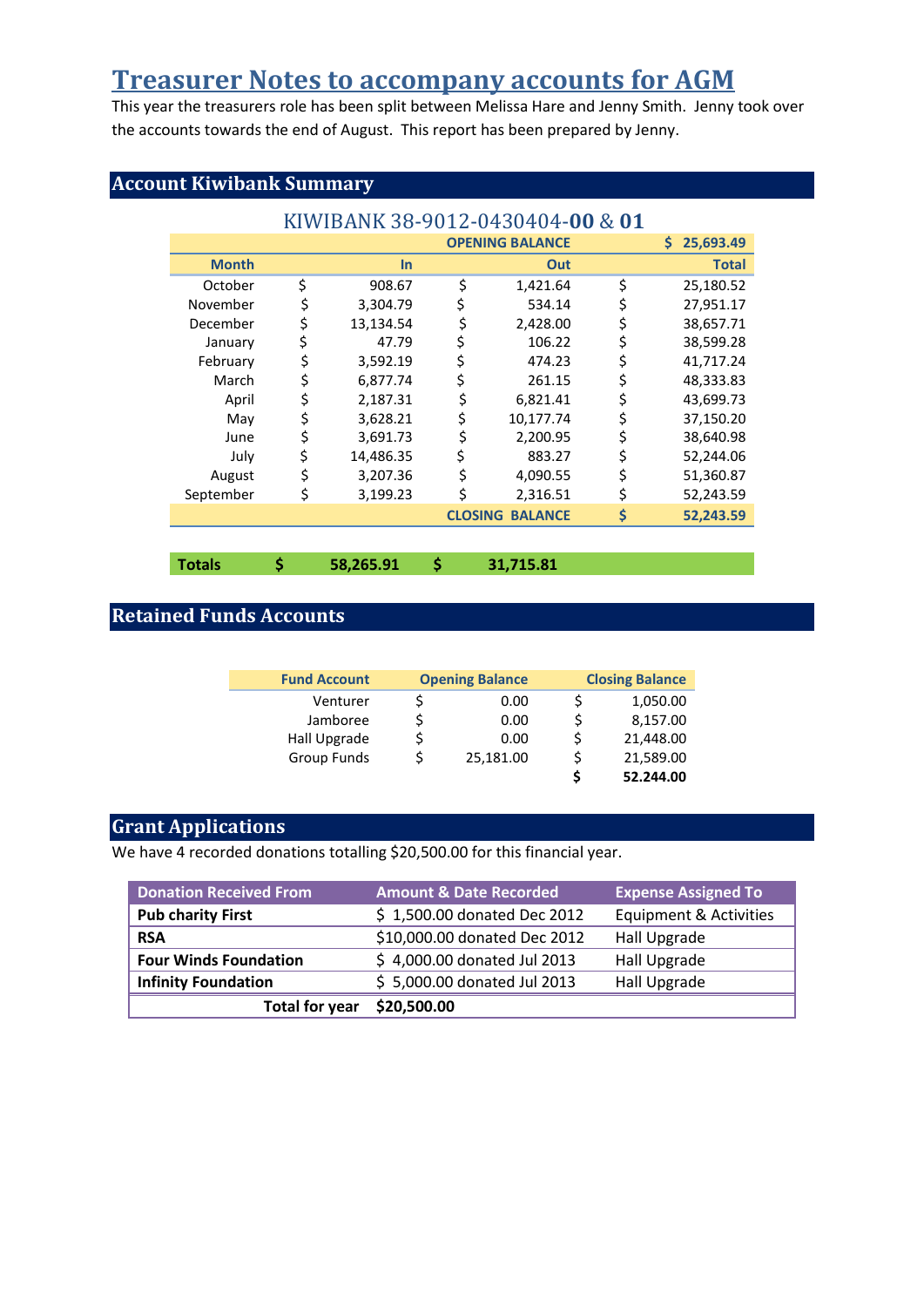## **Fundraising**

The key focus of fundraising this year has been Jamboree. Events held in this financial year have raised \$16,177.00<sup>Gross</sup>.

| <b>Fundraising Event</b> | <b>Nett Amount</b><br>(Income MINUS Expenses) | <b>Notes</b>                           |
|--------------------------|-----------------------------------------------|----------------------------------------|
| <b>Stadium</b>           | \$8,269.00                                    | 50% General Expenses                   |
|                          |                                               | 50% Jamboree                           |
| Jamboree                 | \$4,645.00                                    | <b>Sausage Sizzles</b>                 |
|                          |                                               | <b>Trademe Sales</b>                   |
|                          |                                               | Community work                         |
|                          |                                               | Theatre                                |
|                          |                                               | Cake Stall                             |
|                          |                                               | <b>First Aid Packs</b>                 |
|                          |                                               | Several BBQ's                          |
|                          |                                               |                                        |
|                          |                                               | Note: Not all expenses have been       |
|                          |                                               | reconciled at the time of this report. |
| <b>Venturer Specific</b> | \$<br>640.00                                  | Chocolates                             |
| <b>Other Fundraising</b> | \$<br>588.00                                  | Kids Fair                              |
|                          |                                               | Brooklyn School Boar                   |
|                          |                                               | Donations                              |
| <b>Total Raised</b>      | \$14,142.00                                   | Note: Not all expenses have been       |
|                          |                                               | reconciled at the time of this report. |
|                          |                                               | Some expenses still to be paid after   |
|                          |                                               | the date of this report.               |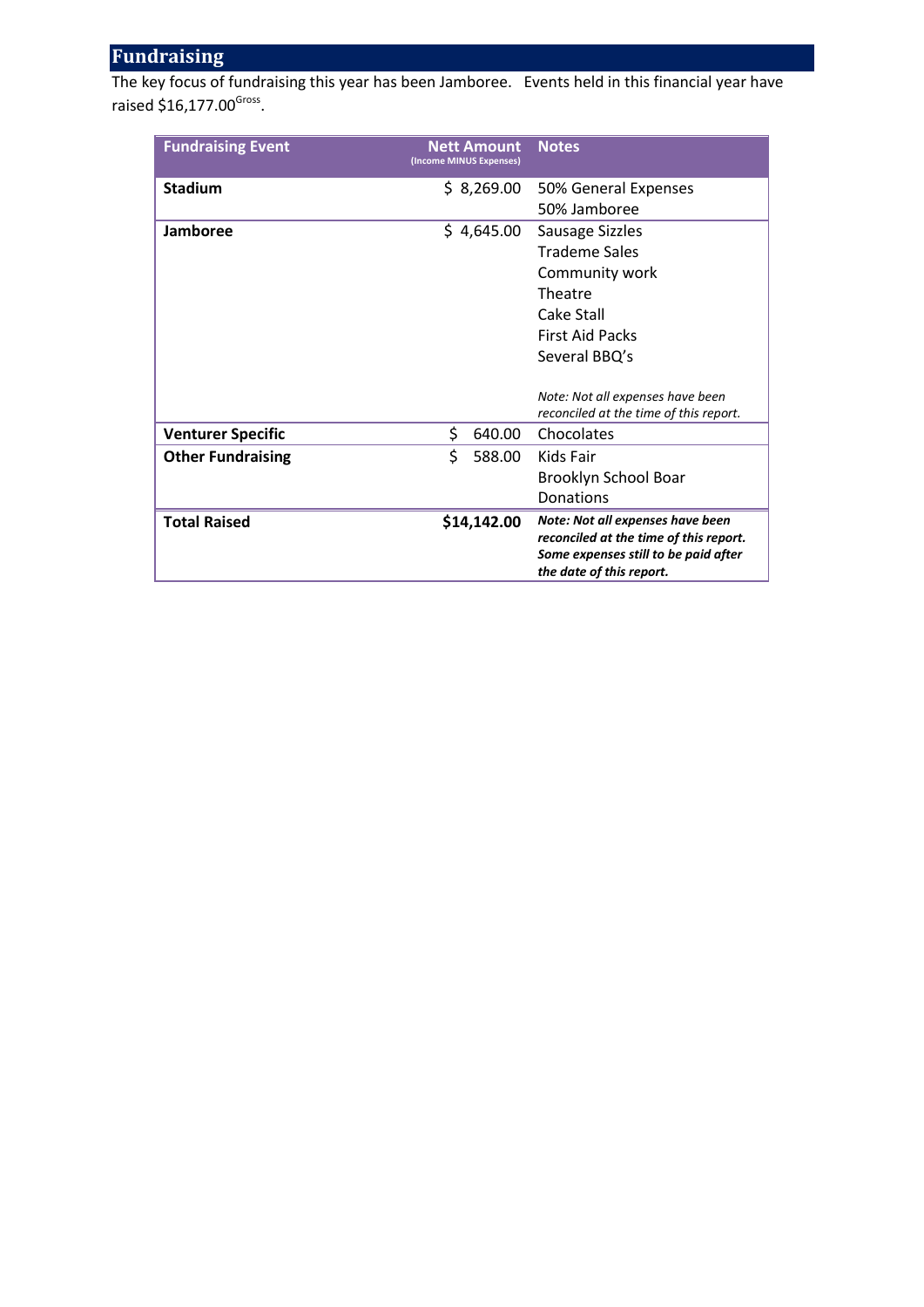## **Specific Activities**

Each specific activity should have been reconciled. In effect all incoming should be met by the outgoing expenses.

#### **Jamboree Fees**

| Recorded revenue        | \$1650.00 |
|-------------------------|-----------|
| MINUS Recorded expenses | \$1700.00 |
| <b>Nett Total</b>       | $-550.00$ |

*The shortfall has been resolved however not shown as amount was deposited outside of the financial year. A full reconciliation of Jamboree funds and hours and payments will be done at the end of November when we hope funds from the recent BBQ and Stadium work can be included into the total.* 

#### *Venturer Specific Activities*

| Recorded revenue        | \$690.00    |
|-------------------------|-------------|
| MINUS Recorded expenses | \$1902.00   |
| <b>Nett Total</b>       | $-51212.00$ |

*I am unclear as to why there is such a shortfall to this account. Possibly funding has not been applied correctly. This should be reviewed with the Venturer leaders in the next financial year.* 

#### *Scout Activities*

| <b>Nett Total</b>       | \$176.00  |
|-------------------------|-----------|
| MINUS Recorded expenses | \$6308.00 |
| Recorded revenue        | \$6484.00 |

*There are still some expenses to be reconciled due to cancelled camps and activities occurring over the end of year dates.* 

#### *Cubs Activities*

| <b>Nett Total</b>       | \$177.00  |
|-------------------------|-----------|
| MINUS Recorded expenses | \$1674.00 |
| Recorded revenue        | \$1851.00 |

*There are still some expenses to be reconciled due to cancelled camps and activities occurring over the end of year dates.* 

#### *Keas Activities*

There were no recorded special activities for the Keas

### **General Activity Expenses**

General activity expenses cover expenses required to run each group. This would include cost of materials for organised activities.

| <b>Group</b>    | <b>Budgeted</b> | <b>Actual</b> | $%$ of   |
|-----------------|-----------------|---------------|----------|
|                 | $(2012 - 2013)$ |               | budgeted |
| <b>Venturer</b> | \$500.00        | \$0.00        | 0%       |
| <b>Scouts</b>   | \$500.00        | \$75.00       | 15%      |
| Cubs            | \$500.00        | \$280.00      | 56%      |
| <b>Keas</b>     | \$500.00        | \$0.00        | በ%       |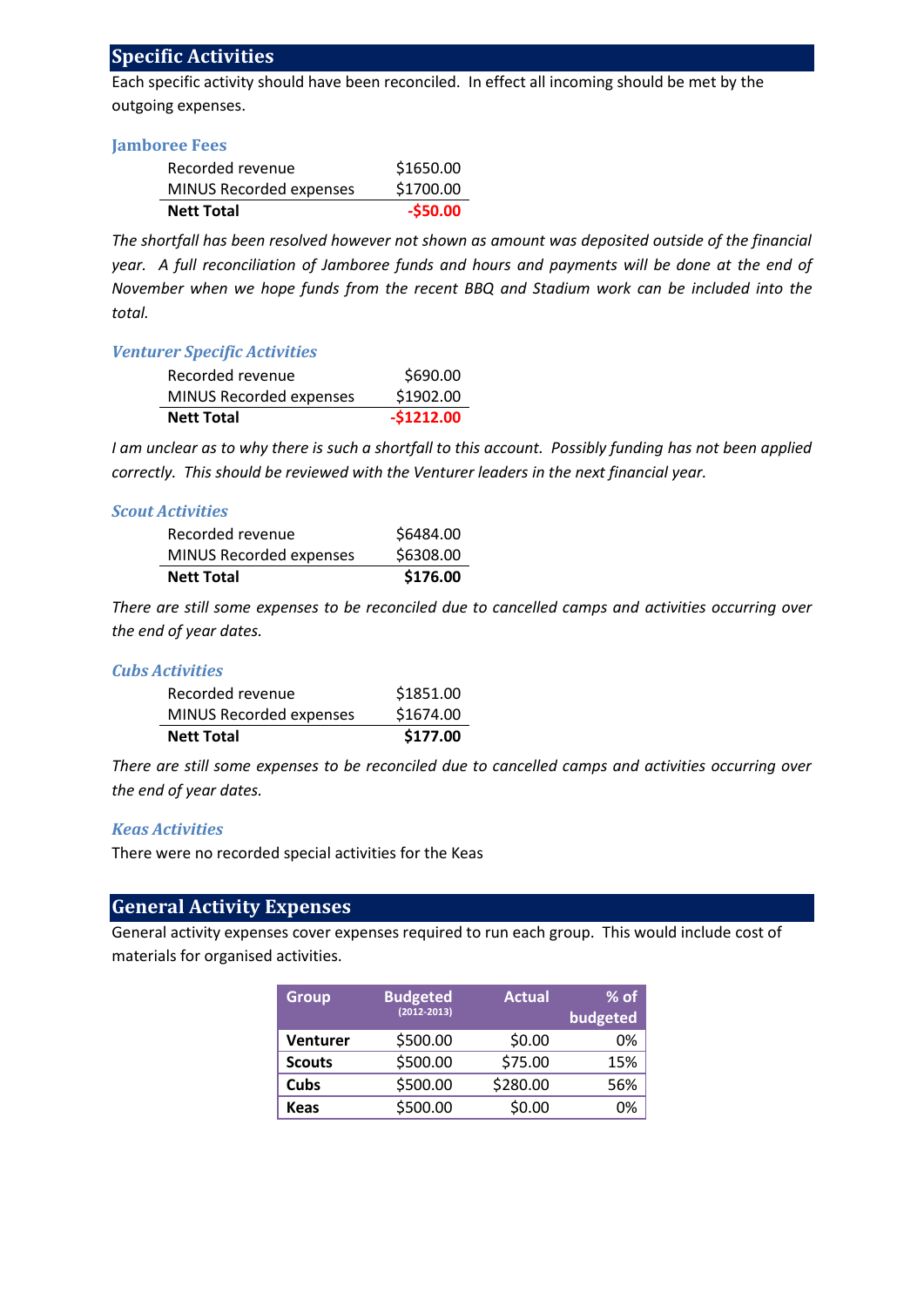# **Operational Expenses**

Any expense that is required for the group to operate is an operational expense.

| <b>Expense</b>       | <b>Budgeted</b><br>$(2012 - 2013)$ | <b>Actual</b> | $%$ of<br>budgeted | <b>Notes</b>                                                                                                                                                          |
|----------------------|------------------------------------|---------------|--------------------|-----------------------------------------------------------------------------------------------------------------------------------------------------------------------|
| Electricity          | \$600.00                           | \$1059.00     | 170%               | The substantial increase in the<br>budgeted electricity is down to the<br>increase Hall Maintenance and Upgrade<br>work that has been held in this financial<br>year. |
| <b>Bank Charges</b>  | \$80.00                            | \$28.00       | 35%                |                                                                                                                                                                       |
| <b>Equipment</b>     | \$1000.00                          | \$630.00      | 63%                |                                                                                                                                                                       |
| <b>Badge Fees</b>    | \$300.00                           | \$129.00      | 43%                |                                                                                                                                                                       |
| <b>Stationary</b>    | \$400.00                           | \$200.00      | 50%                |                                                                                                                                                                       |
| <b>Uniform Cost</b>  | \$300.00                           | \$0.00        | 0%                 |                                                                                                                                                                       |
| <b>National Fees</b> | \$4500.00                          | \$3231.00     | 72%                |                                                                                                                                                                       |
| <b>Insurance</b>     | \$4000.00                          | \$3907.00     | 98%                |                                                                                                                                                                       |
| <b>WCC</b>           | \$200.00                           | \$82.00       | 41%                |                                                                                                                                                                       |
| <b>Hall Maint</b>    | \$1000.00                          | \$923.00      | 92%                |                                                                                                                                                                       |
| Totals               | \$12380.00                         | \$9130.00     | 74%                |                                                                                                                                                                       |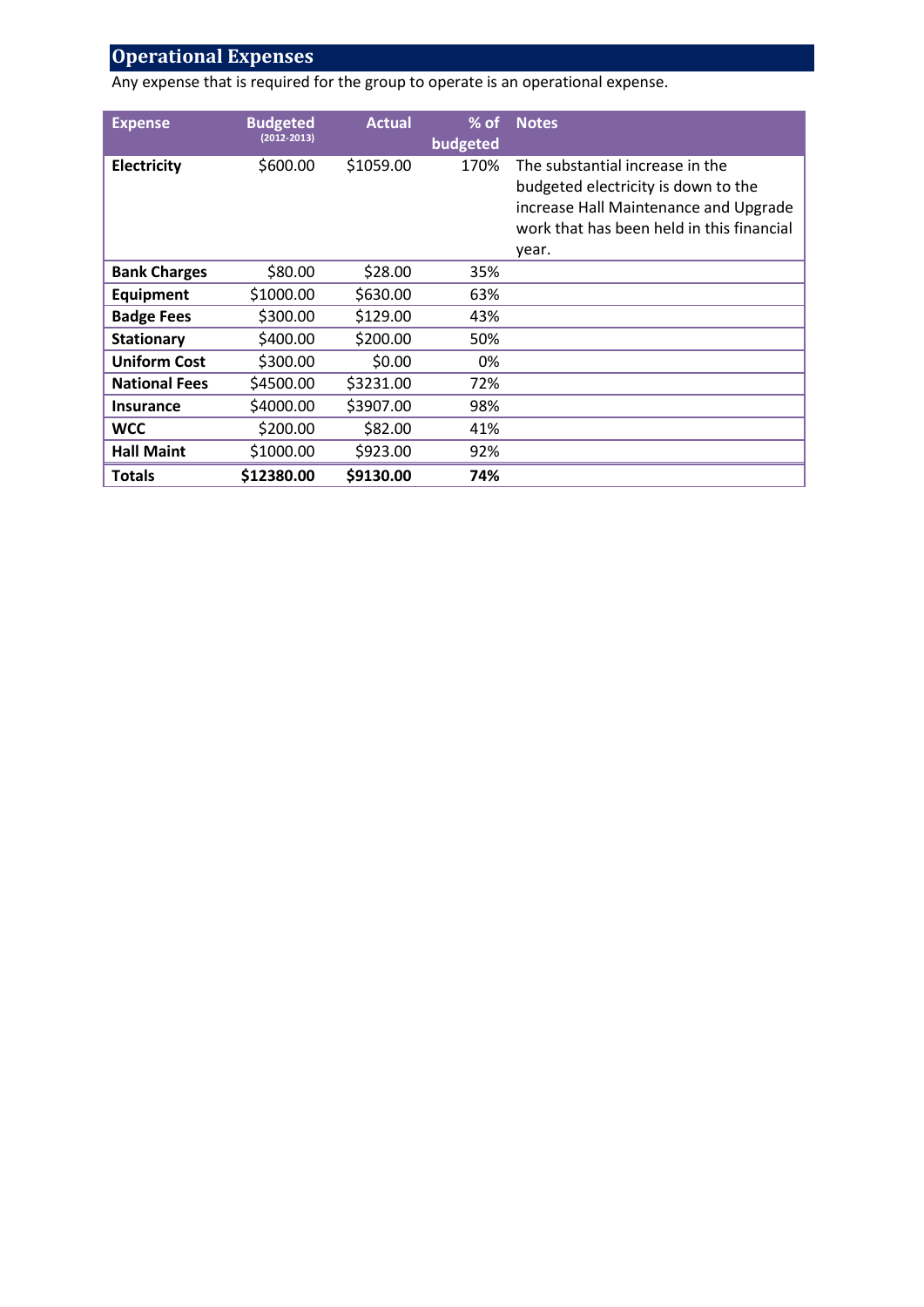## **Subscription Fees for 2014**

We provided National with a summary list of all active members around end of July. This year we had 48 active members as split below:

| <b>Section</b> | <b>Active members</b> | %   |
|----------------|-----------------------|-----|
| Keas           | 5                     | 10% |
| Cubs           | 21                    | 44% |
| <b>Scouts</b>  | 18                    | 38% |
| <b>Vent</b>    |                       | 8%  |
| Total          |                       |     |

The fees from National have been calculated and we have just been invoiced a total amount of \$3792.50 which covers fees from 1<sup>st</sup> October 2013 to 30<sup>th</sup> September 2014.

This fee per member is around \$92.00 per member.

We have worked hard this year to ensure that everyone pays their fees and record it. We have also been accumulating fees from new families.

The total operational expense for 2012-2013 per member is \$122.89. So currently we are operating at a loss since we need to add onto this the annual fee. However I understand that we had accounted for fundraisers such as the stadium and other organised activities to account for this loss.

Since the July survey our numbers have grown to 66 active members:

| <b>Section</b> | <b>Active members</b> | %   |
|----------------|-----------------------|-----|
| Keas           | 8                     | 12% |
| Cubs           | 28                    | 43% |
| <b>Scouts</b>  | 19                    | 28% |
| Vent           | 11                    | 17% |
| Total          | 66                    |     |

Using the number of active numbers \* and average membership amount of \$150.00 (to account for multiple children) I anticipate our income from fees next year to be \$9900.00.

|                                   | 2012-2013 (Actual) | 2013-2014 (Budgetted) |
|-----------------------------------|--------------------|-----------------------|
| Income From Fees                  | \$7917.00          | \$9900.00             |
| <b>MINUS Operational Expenses</b> | $-55899.00$        | $-57880.00$           |
| <b>MINUS National Fees</b>        | $-53231.00$        | $-53792.50$           |
| Total                             | $-51213.00$        | $-51772.50$           |

I propose that we keep the fees the same as last year. A lot of energy and thought was put into the fee structure last year and I think that we need to give it another year to see how the fees fairly reflect against the expenses.

I move that the following fee structure stays in place for 2013-2014

|                              | Fee      |
|------------------------------|----------|
| 1 family member              | \$170.00 |
| 2 family members             | \$310.00 |
| 3 or more family members     | \$360.00 |
| 3+ additional family members | \$92.00  |

Some families where confused with the fees this year – ie. When they should be paying. So in regards to collecting fees for 2013-2014 I suggest that we actually provide invoices around 3 week of Term 1 with a payment date of end of Term 1.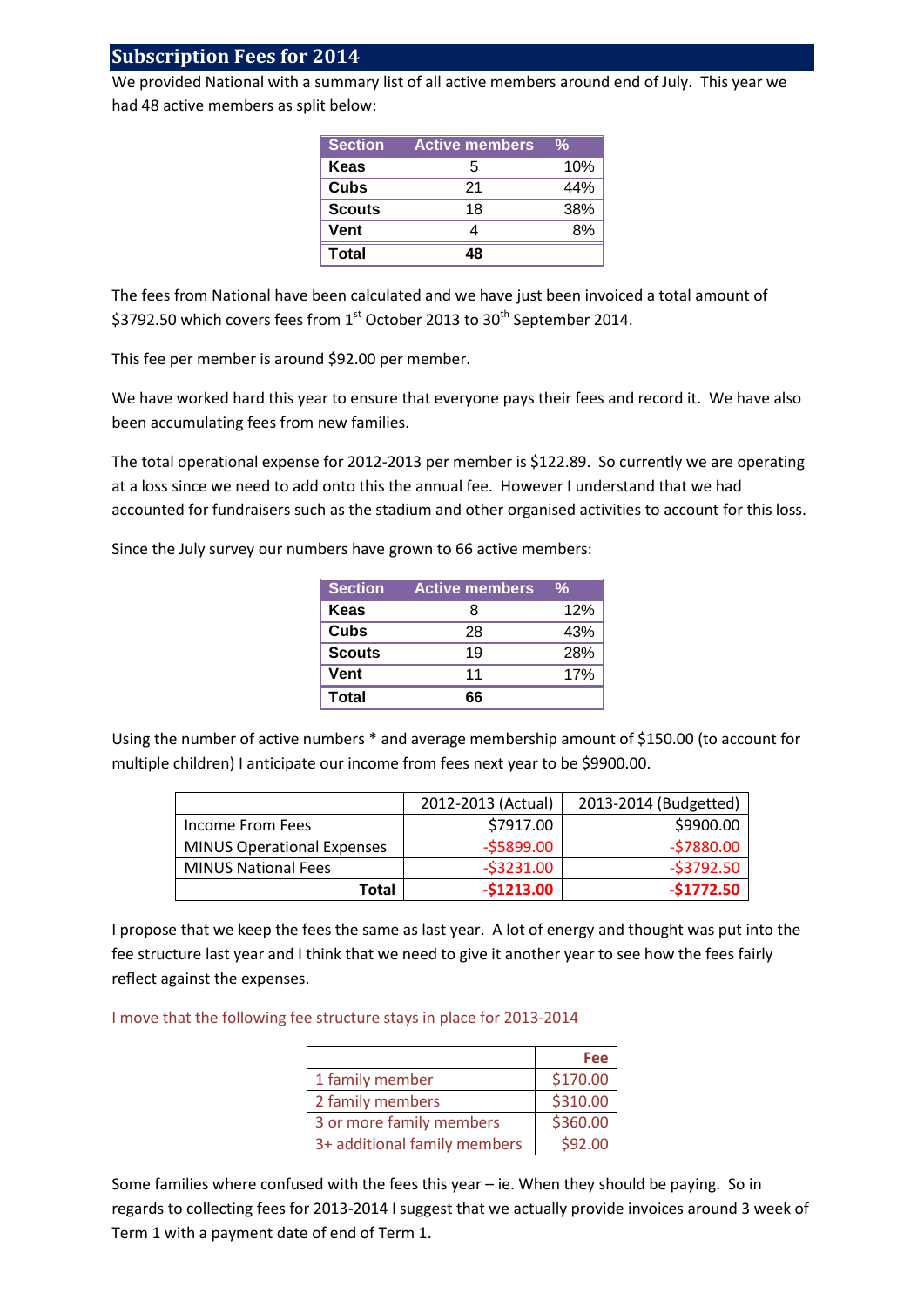# **Budget for 2013-2014**

The following provides what I think is a good budget using the budget and actuals from 2012-2013:

# **Income**

| <b>Description</b>                   | <b>Actual</b>       | <b>Budgeted</b> | <b>Notes</b>                                                                                                           |
|--------------------------------------|---------------------|-----------------|------------------------------------------------------------------------------------------------------------------------|
|                                      | Oct-Sep 13          | Oct-Sep 14      |                                                                                                                        |
| <b>Grant Applications</b>            |                     |                 |                                                                                                                        |
| <b>Equip &amp; Activities</b>        | \$1,500             | \$1,000         | Have kept to same as last                                                                                              |
| <b>Uniforms/Training</b>             | \$0.00              | \$1,000         | year                                                                                                                   |
| <b>Hall Maint</b>                    | \$0.00              | \$1,000         | Have split up grants for<br>maintenance versus<br>upgrade                                                              |
| <b>Hall Upgrade</b>                  | \$19,000            | \$20,000        | Have assumed that we<br>need to cover grants upto<br>this amount for this<br>financial year                            |
| <b>Fundraising</b>                   |                     |                 |                                                                                                                        |
| <b>Stadium Fundraising</b>           | \$8,269             | \$6,000         | Have gone for the<br>difference between<br>actual and budgeted                                                         |
| Jamboree                             | \$5,795             | \$5,000         | 1/3 of cost of next<br>Jamboree in 3 years                                                                             |
| Venturer                             | \$1,525             | <b>TBC</b>      | Venturer funds are to be<br>managed separately by<br>Venturers                                                         |
| <b>Other Group Fundraising</b>       | \$588               | \$1,000         |                                                                                                                        |
| <b>Specific Activity Revenue</b>     |                     |                 |                                                                                                                        |
| No budget is attributed given these  |                     |                 |                                                                                                                        |
| activities should pay for themselves |                     |                 |                                                                                                                        |
| <b>Subscriptions</b>                 | \$7,917             | \$9,900         |                                                                                                                        |
| <b>Interest - Now Account</b>        | \$0.00              | \$0.00          |                                                                                                                        |
| <b>Interest - Savings Account</b>    | \$511               | \$300           | Funds will be depleted<br>from this account as work<br>is completed for the Hall<br>Upgrade so will reduce<br>interest |
| <b>Donations &amp; Misc</b>          | \$2,486             | \$200           | Kept same as last year                                                                                                 |
|                                      | <b>Total Income</b> | \$45,400        |                                                                                                                        |